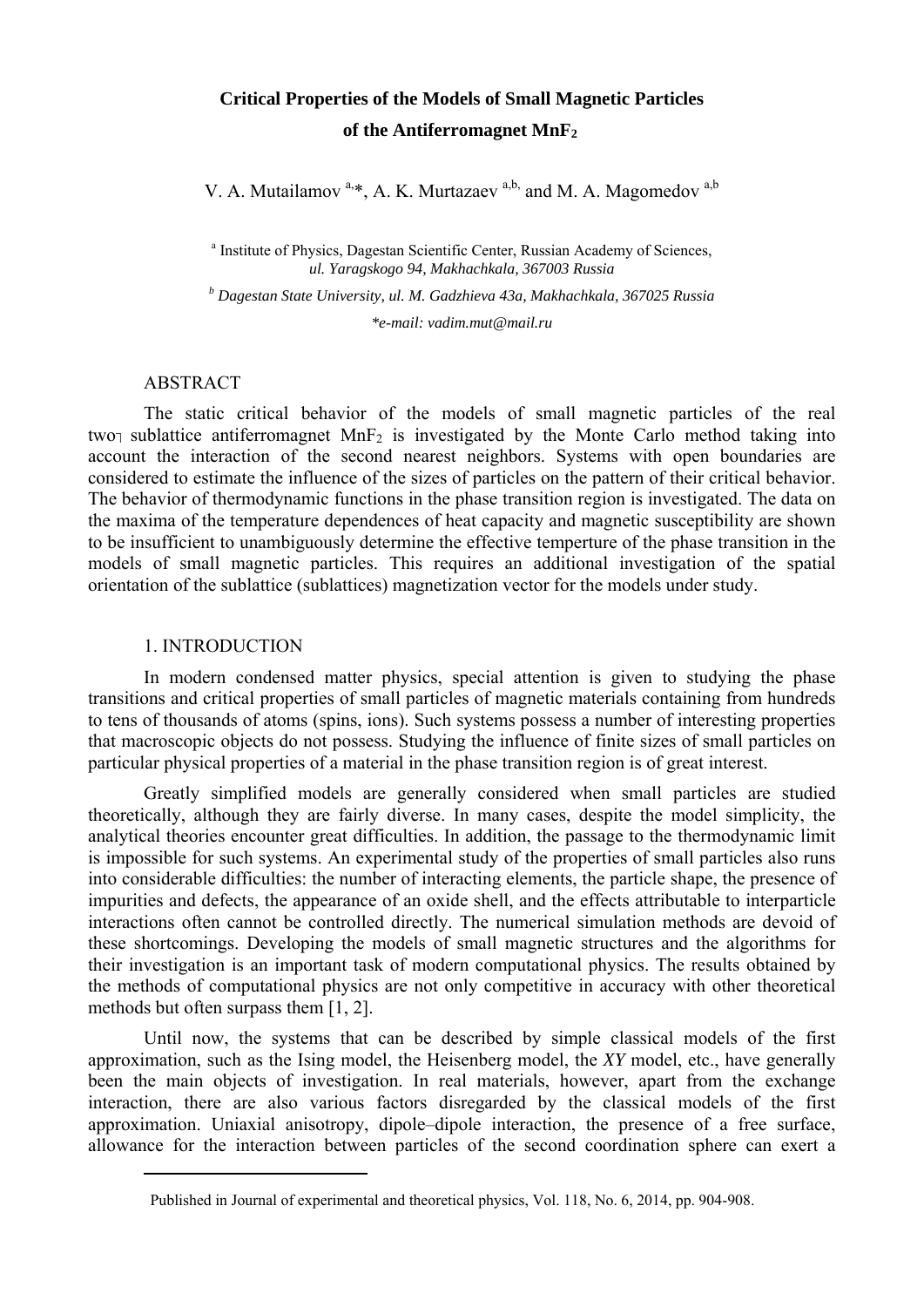significant influence on the pattern of static and dynamic critical behavior of both macroscopic and small-sized magnets [3–5].

## 2. THE MODEL AND THE METHOD

In this paper, we investigated the static critical behavior of the models of small particles of the real two-sublattice antiferromagnet  $MnF<sub>2</sub>$  by taking into account the interaction of the second nearest neighbors. When constructing the model, we took into account the main magnetic and crystallographic peculiarities of the real material [6, 7]. The manganese atoms in MnF<sub>2</sub> form a body-centered tetragonal structure with the lattice constants  $a = 4.87\text{\AA}$  and  $c = 3.31\text{\AA}$ . The main exchange interactions here are the antiferromagnetic one along the [111] direction with the constant  $J_1 / k_B = -1.76K$  and the weak ferromagnetic one along the [001] direction with the constant  $J_1 / k_B = 0.3 \pm 0.1 K$ . The exchange interaction along the [100] and [010] directions is close to zero. Thus, the ferromagnetic interaction between the nearest spins along the c axis turns out to be much weaker than the antiferromagnetic interaction of the central spin with the spins in the lattice corners. The spin is  $S = 5/2$  [8], which apparently allows the semiclassical ( $S = \infty$ ) Heisenberg model to be used to describe this system. The  $MnF_2$  lattice structure is schematically shown in Fig. 1.

In real MnF2 samples, there is a strong uniaxial anisotropy directed along the *c* axis. As the anisotropy constant, we used  $D_A = 0.0591 |J_1|$  corresponding to macroscopic MnF<sub>2</sub> samples. We have failed to find how this quantity is modified for small particles in the literature. According to the experimental data, the phase transition from the antiferromagnetic state to the paramagnetic one is observed in MnF<sub>2</sub> samples at the Neél temperature  $T_N$  = 67.34 K [7, 10].

Thus, given the peculiarities of the real material, the  $MnF<sub>2</sub>$  model Hamiltonian can be represented as

$$
H = -\frac{1}{2}J_1 \sum_{i,j} (\vec{S}_i \vec{S}_j) - \frac{1}{2}J_2 \sum_{i,k} (\vec{S}_i \vec{S}_k) - D_A \sum_i (\vec{S}_i)^2, \quad |\vec{S}_i| = 1.
$$
 (1)

where the first sum allows for the exchange interaction of the Mn ions with the ions located in the corners of a unit cell  $(J_1 < 0)$ , the second sum allows for the exchange interaction between the neighbors along the c axis  $(J_2 > 0, |J_2/J_1| = 0.170)$ , and the third sum allows for the uniaxial anisotropy.

During our studies, we simulated particles with a tetragonal shape containing  $L \times L \times L$  unit cells in each crystallographic direction. The particles were oriented in space in such a way that the *z* coordinate axis coincided with the crystallographic *c* axis and the *x* axis coincided with the crystallographic *a* axis. To estimate the influence of the sizes of particles on the pattern of their critical behavior, we considered systems with open boundaries. We performed our simulations by the Monte Carlo method based on the standard Metropolis algorithm [1, 2, 11].

The parameters of the investigated particles are given in Table 1. For all linear sizes *L*, the table provides the total number of spins  $N$ , the number of surface spins  $N<sub>S</sub>$ , and the fraction of surface spins  $P_s$ . The spins without a complete set of first- or second-order nearest neighbors were taken as the surface ones.

During our simulations, we discarded the initial nonequilibrium segment of the Markov chain, which is definitely longer that the relaxation time of the particle being investigated, to bring the spin system into a state of thermodynamic equilibrium. The length of the nonequilibrium segment was chosen depending on the temperature and for all linear sizes was 100 000 Monte Carlo steps per spin far from the critical region and 200 000 steps in the phase transition region. The ensemble-averaged thermodynamic quantities were calculated in the equilibrium state. The length of the equilibrium segment for all linear sizes was from 500 000 to 1 000 000 Monte Carlo steps per spin depending on the temperature region. In addition, to improve the statistics at each temperature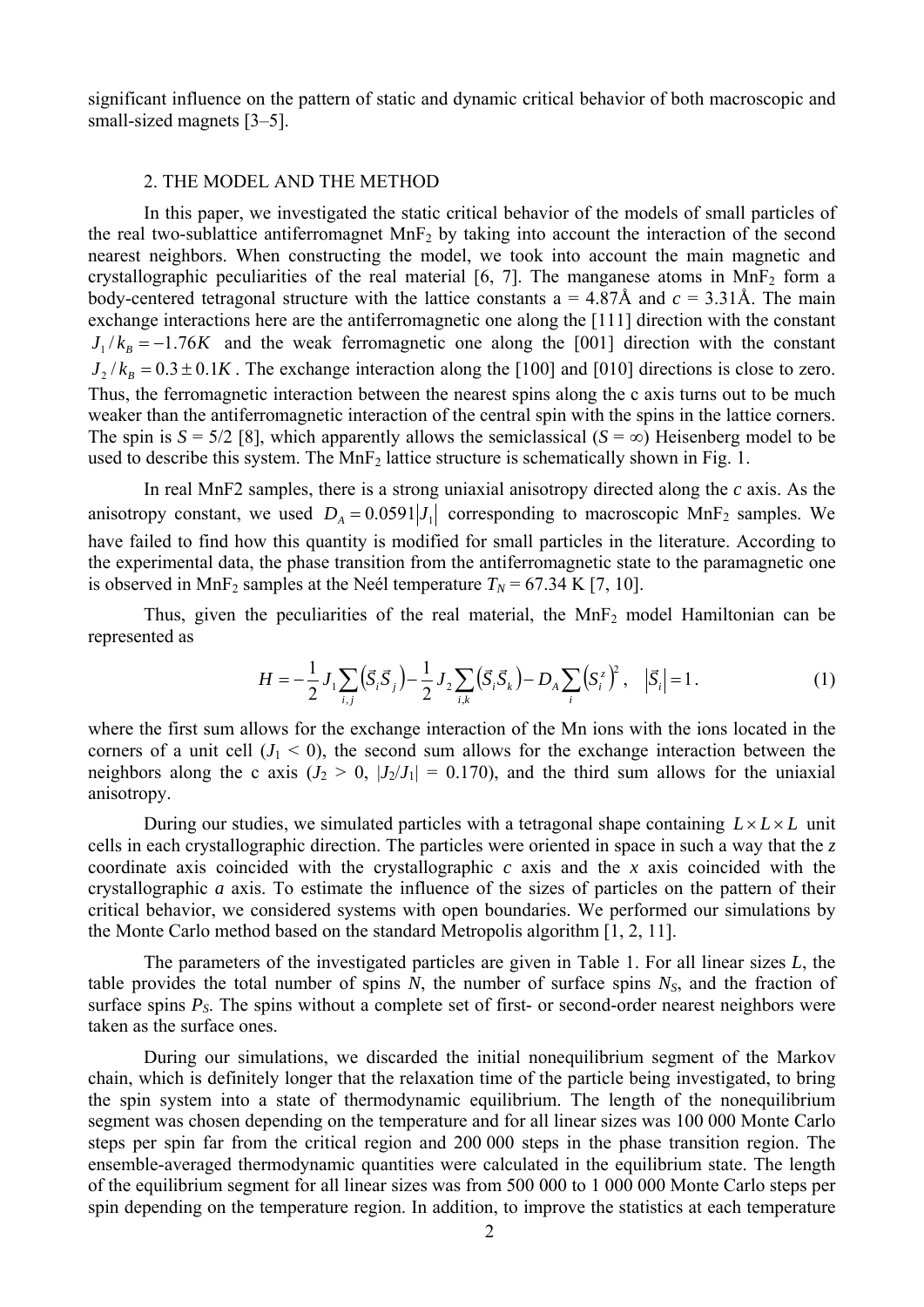for all linear sizes, we performed up to five simulations for various initial spin configurations whose results were then averaged between themselves. As the order parameter of the model of the antiferromagnet  $MnF_2$ , we used the magnitude of the antiferromagnetism vector  $M$  calculated as the magnetization difference between its two sublattices:

$$
M = \sqrt{(M_{1x} - M_{2x})^2 + (M_{1y} - M_{2y})^2 + (M_{1z} - M_{2z})^2},
$$
\n(2)

where Mnk is the kth projection of the magnetization of the nth sublattice. To monitor the temperature dependence of the behavior of heat capacity and magnetic susceptibility, we used the fluctuation relations [12]

$$
C = \left(NK^2\right)\left\langle U^2 \right\rangle - \left\langle U \right\rangle^2
$$
 (3)

$$
\chi = (NK) \left\langle \left\langle M^2 \right\rangle - \left\langle M \right\rangle^2 \right),\tag{4}
$$

where  $K = |J_1|/k_B T$ , *N* is the number of particles, and *U* is the internal energy.

The temperature dependences of the thermodynamic parameters were calculated with the temperature step  $\Delta T = 0.1 k_B T / |J_1|$  far from the phase transition region and with the step  $\Delta T = 0.02 k_B T / |J_1|$  near the critical point.

When converting the temperature from dimension less units  $k_B T / |J_1|$  to kelvins, the fact that we used the classical Hamiltonian of the Heisenberg model (1) during our simulations should be taken into account. The behavior of the quantum Heisenberg model with a large spin  $(S \ge 2)$  is similar to the behavior of the classical Heisenberg model if the vectors equal in magnitude to are used as the spins [13]. In this case, the exchange interactions do not change. Since we used vectors of unit length in Eq. (1), the exchange interaction should be renormalized to  $\sqrt{S(S+1)}$  to recalculate the temperature. Thus, given the form of Hamiltonian (1), we calculated the temperature  $T$  in kelvins for MnF<sub>2</sub> from the formula

$$
T = t \cdot 2S(S+1)|J_1|/k_B,
$$
\n<sup>(5)</sup>

where t is the temperature in arbitrary units of the exchange integral that we used during our simulations. For clarity, we provide the temperature both in dimensionless units  $k_{B}T / |J_{A}|$  and in kelvins on all of the graphs presented below.

#### 3. RESULTS

Figure 2 presents our temperature dependences of the order parameter for particles with various linear sizes. The vertical dotted line on the graph marks the phase transition temperature  $T<sub>N</sub>$  = 67.34*K* for real MnF<sub>2</sub> samples. As can be seen from the figure, there are no size effects at a temperature close to zero. As the temperature rises, a difference in the curves obtained for different linear sizes appears. This behavior of the order parameter in the low-temperature region is typical of the models of small magnetic particles with open boundaries [14]. In the high-temperature region, the size effects manifest themselves as the "tails" traditional for the Monte Carlo method. As the linear sizes increase, the tails are reduced and the order parameter approaches zero.

The temperature dependence of heat capacity for particles with various linear sizes is presented in Fig. 3. As can be seen from the figure, the heat capacity maxima near the critical region have smoothed peaks instead of the characteristic features. The smoothing decreases with increasing linear particle sizes, while the absolute value of the maxima, accordingly, increases. This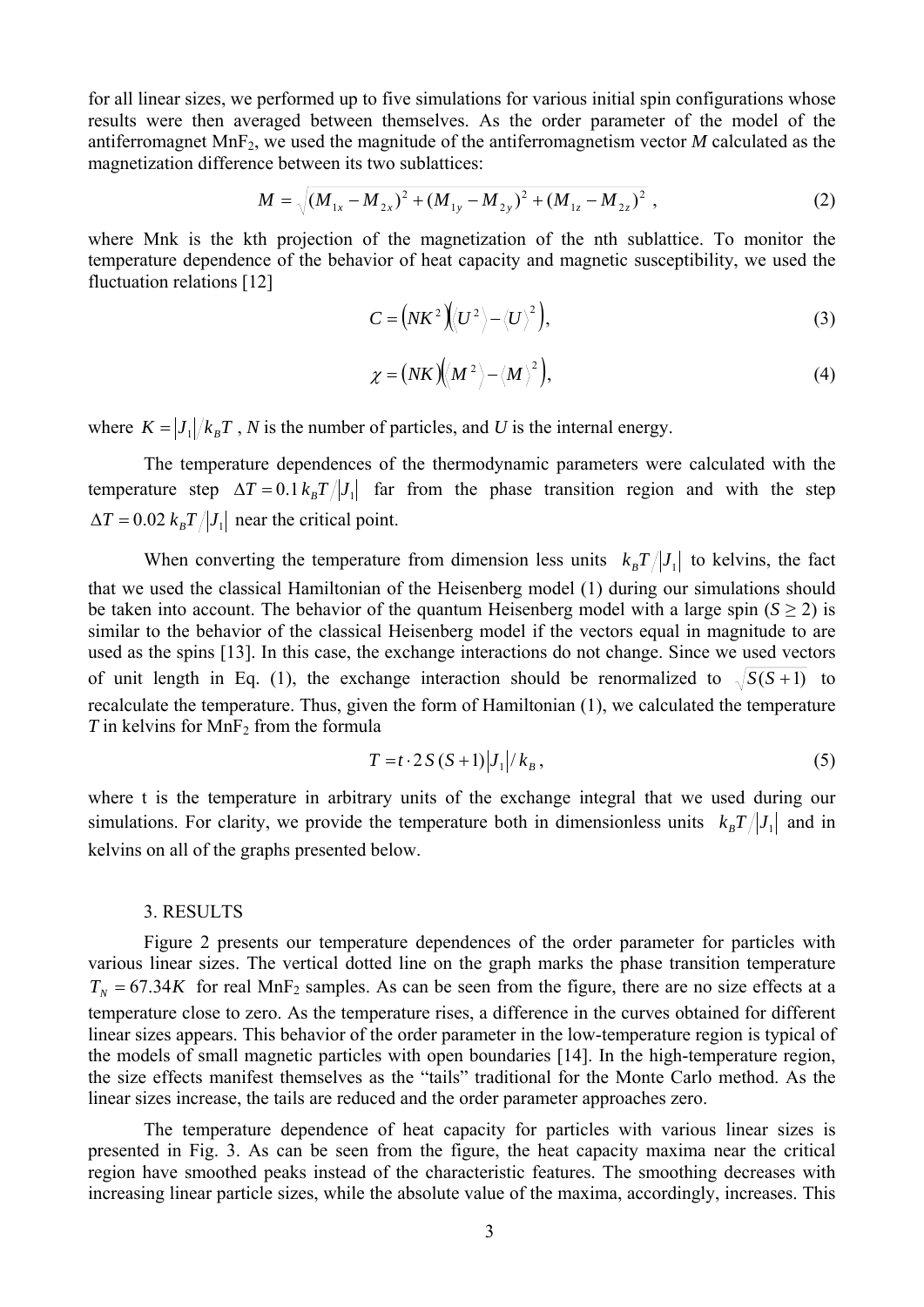peculiarity in the behavior of some derivatives of the free energy is typical of small particles and stems from the fact that the correlation length near the critical region is equal to the linear particle sizes [11].

The heat capacity maxima are shifted in temperature relative to the phase transition temperature  $T_N$  of the real material (an infinite system) toward low temperatures. The shift increases with decreasing linear sizes. The shift in critical temperature stems from the fact that the fraction of surface spins without a complete set of nearest neighbors is large in small particles. As a result, disorder arises at lower temperatures [11].

Figure 4 presents the temperature dependence of magnetic susceptibility for particles with various linear sizes. Here, a smoothing of the peaks near  $T_N$  and their shift in temperature are also observed. Note that the temperatures at which the heat capacity and magnetic susceptibility maxima occur do not coincide between themselves for identical linear sizes. The magnetic susceptibility maxima occur at higher temperatures. This noncoincidence is typical of both the models of macroscopic samples and the models of small particles [14]. The derived temperatures of the heat capacity and magnetic susceptibility maxima for all linear sizes are given in Table 2. Note that the difference in temperature at the heat capacity and magnetic susceptibility maxima decreases with increasing particle sizes. The noncoincidence of the maxima makes the choice of an effective phase transition temperature in the models of small particles ambiguous. We performed the following procedure to obtain a rigorous criterion.

During our simulations, we calculated the angle  $\theta$  between the direction of the magnetization vector for each sublattice and the *z* axis at each Monte Carlo step per spin. The data obtained were then averaged over the entire length of the Markov chain. Figure 5 presents the temperature dependence of the angle  $\theta$  obtained in this way for particles with the linear sizes  $L = 14$ and 22. Note that the lattice numbering is arbitrary. We chose the sublattices with smaller and larger angles θ as the first and second ones, respectively. As can be seen on the graph, the magnetic moments of the sublattices at low temperatures are oriented along the *z* axis in mutually opposite directions. At some temperature, the order disappears completely and the particle passes from the antiferromagnetic state into the paramagnetic one. As follows from Table 2, the ordering temperature occurs at the maximum of the temperature dependence of heat capacity for a given particle. Thus, it is apparently desirable to determine the effective phase transition temperature in the models of small particles from the position of the maximum of the temperature dependence of heat capacity. It can also be seen from the figure that disorder occurs in a fairly narrow temperature range that decreases with increasing linear sizes of the system.

According to the theory of finitesize scaling [1, 2], the effective phase transition temperature  $T_N(L)$  for a particle with finite linear sizes *L* differs from the phase transition temperature  $T_N$  for an infinite system by [1]

$$
T_N(L) = T_N - \lambda L^{-1/\nu},\tag{6}
$$

where  $\lambda$  is some constant and v is the static critical index of the correlation length. The derived dependence of the phase transition temperature  $T_N(L)$  on linear sizes L is presented in Fig. 6. The temperature at which the heat capacity maximum occurs was used as  $T_N(L)$ .

Linear fitting of this dependence by Eq. (6) allows the critical temperature of an infinite system to be calculated from the intersection of the interpolation straight line with the temperature axis at the point  $L^{-1/\nu} \rightarrow 0$ . The linear fit was made by the least-squares method and is indicated in the figure by the solid line. Investigation of the model of macroscopic  $MnF<sub>2</sub>$  samples with allowance made for the interaction of the first nearest neighbors showed that the presence of a strong uniaxial anisotropy leads to the Ising universality class of the static critical behavior of this model [15]. Therefore, in our calculations based on Eq. (6), we used  $v = 0.6298(8)$  typical of the classical three-dimensional Ising model [1] as the static critical index of the correlation length. As a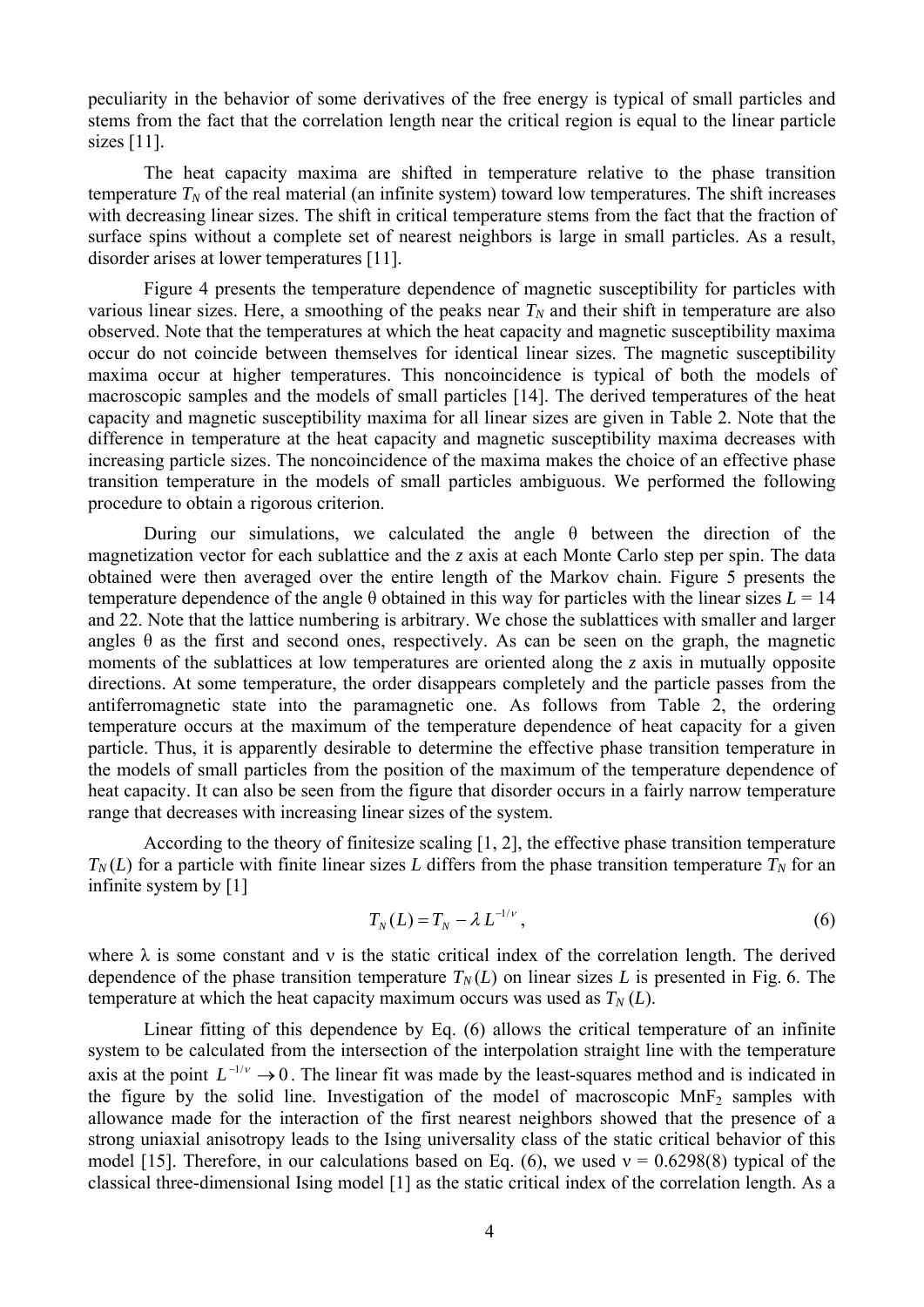result, we obtained the critical temperature  $T<sub>N</sub> = 2.20(2) k<sub>B</sub> T / |J<sub>1</sub>|$  for an infinite system. Note that this value in kelvins corresponds to  $T_N = 67.8(6)$  K, which is close to the phase transition temperature for real  $MnF<sub>2</sub>$  samples.

### 4. CONCLUSIONS

Our studies show the efficiency of applying the methods of computational physics for studying the static critical behavior of the models of small particles of real magnetic materials. The Monte Carlo method allows the influence of size effects on the thermophysical properties of the models of small particles to be investigated. Since the maxima of the temperature dependences of heat capacity and magnetic susceptibility for identical linear sizes occur at different temperatures, these data are insufficient to unambiguously determine the effective temperature of the phase transition for the models of small magnetic particles. An additional investigation of the spatial orientation of the sublattice (sublattices) magnetization vector for the models under study is needed to determine the ordering temperature more rigorously.

#### ACKNOWLEDGMENTS

This study was financially supported by the Ministry of Education and Science of the Russia Federation (contract no. 14.B37.21.1092) and the Russian Foundation for Basic Research (project nos. 13-02-00220\_A\_2013 and 12-02-96504\_r\_yug\_a).

#### REFERENCES

- 1. D. P. Landau, Physica A **205**, 41 (1994).
- 2. I. K. Kamilov, A. K. Murtazaev, and Kh. K. Aliev, Phys.—Usp. **42** (7), 689 (1999).
- 3. A. K. Murtazaev, Low Temp. Phys. **25** (5), 344 (1999).
- 4. A. K. Murtazaev, I. K. Kamilov, and M. A. Magomedov, J. Exp. Theor. Phys. **93** (6), 1330 (2001).
- 5. A. K. Murtazaev and V. A. Mutailamov, J. Exp. Theor. Phys. **101** (2), 229 (2005).
- 6. L. D. de Jongh and A. R. Miedema, Adv. Phys. **2**3, 1 (1973).
- 7. P. Heller, Phys. Rev. **14**6, 403 (1966).
- 8. N. Akutsu and H. Ikeda, J. Phys. Soc. Jpn. **5**0, 2865 (1981).
- 9. D. P. Landau, A. Bunker, and K. Chen, J. Magn. Magn. Mater. **177–181**, 161 (1998).
- 10. Y. Shapira and S. Foner, Phys. Rev. B: Solid State **1**, 3083 (1970).
- 11. K. Binder, D. M. Ceperley, J.<sub>7</sub> P. Hansen, M. H. Kalos, D. P. Landau, D. Levesque, H. Müller-Krumbhaar, D. Stauffer, and J.-J. Weis, in Monte Carlo Methods in Statistical Physics (*Topics in Current Physics*), Ed. by K. Binder (Springer-Verlag, Berlin, 1986; Mir, Moscow, 1982).
- 12. P. Peczak, A. M. Ferrenberg, and D. P. Landau, Phys. Rev. B: Condens. Matter **43**, 6087 (1991).
- 13. Sh. H. Tsai, A. Bunker, and D. P. Landau, Phys. Rev. B: Condens. Matter **61**, 333 (2000).
- 14. D. P. Landau, Phys. Rev. B: Solid State **14**, 255 (1976).
- 15. M. A. Magomedov and A. K. Murtazaev, Izv. Vuzov, Fizika **48**, 53 (2005).

*Translated by V. Astakhov*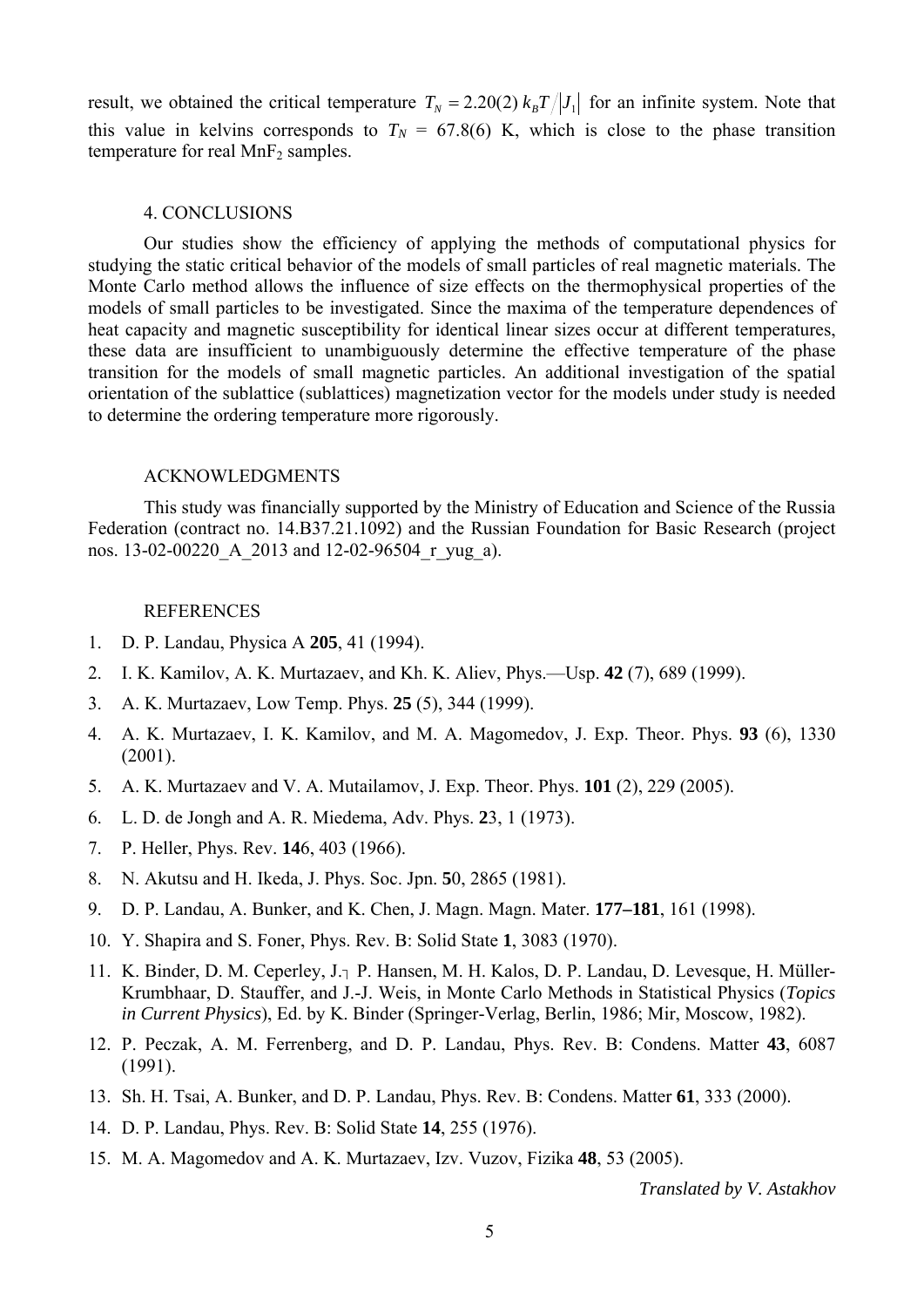|    | N       | $N_{S}$ | $P_S$ , % |  |
|----|---------|---------|-----------|--|
| 10 | 1729    | 650     | 37.59     |  |
| 14 | 4 9 4 1 | 1 3 5 4 | 27.40     |  |
| 18 | 10 745  | 2 3 1 4 | 21.54     |  |
| 22 | 19 909  | 3 5 3 0 | 17.73     |  |

**Table 1**. Parameters of the investigated particles

**Table 2.** Temperatures of the heat capacity  $T_{\text{max}}^C$  and magnetic susceptibility  $T_{\text{max}}^{\chi}$  maxima for various linear sizes

| L  | $T_{\rm max}^{\it C}$ ,<br>$k_{B}T/ J_{1} $ | $T_{\rm max}^{\chi}$<br>$k_{\rm B}T/ J_1 $ | $T_{\max}^C$ , K | $T_{\max}^{\chi}$ , K |
|----|---------------------------------------------|--------------------------------------------|------------------|-----------------------|
| 10 | 1.84(2)                                     | 1.96(2)                                    | 56.7(6)          | 60.4(6)               |
| 14 | 1.98(2)                                     | 2.04(2)                                    | 61.0(6)          | 62.8(6)               |
| 18 | 2.06(2)                                     | 2.10(2)                                    | 63.4(6)          | 64.7(6)               |
| 22 | 2.10(2)                                     | 2.12(2)                                    | 64.7(6)          | 65.3(6)               |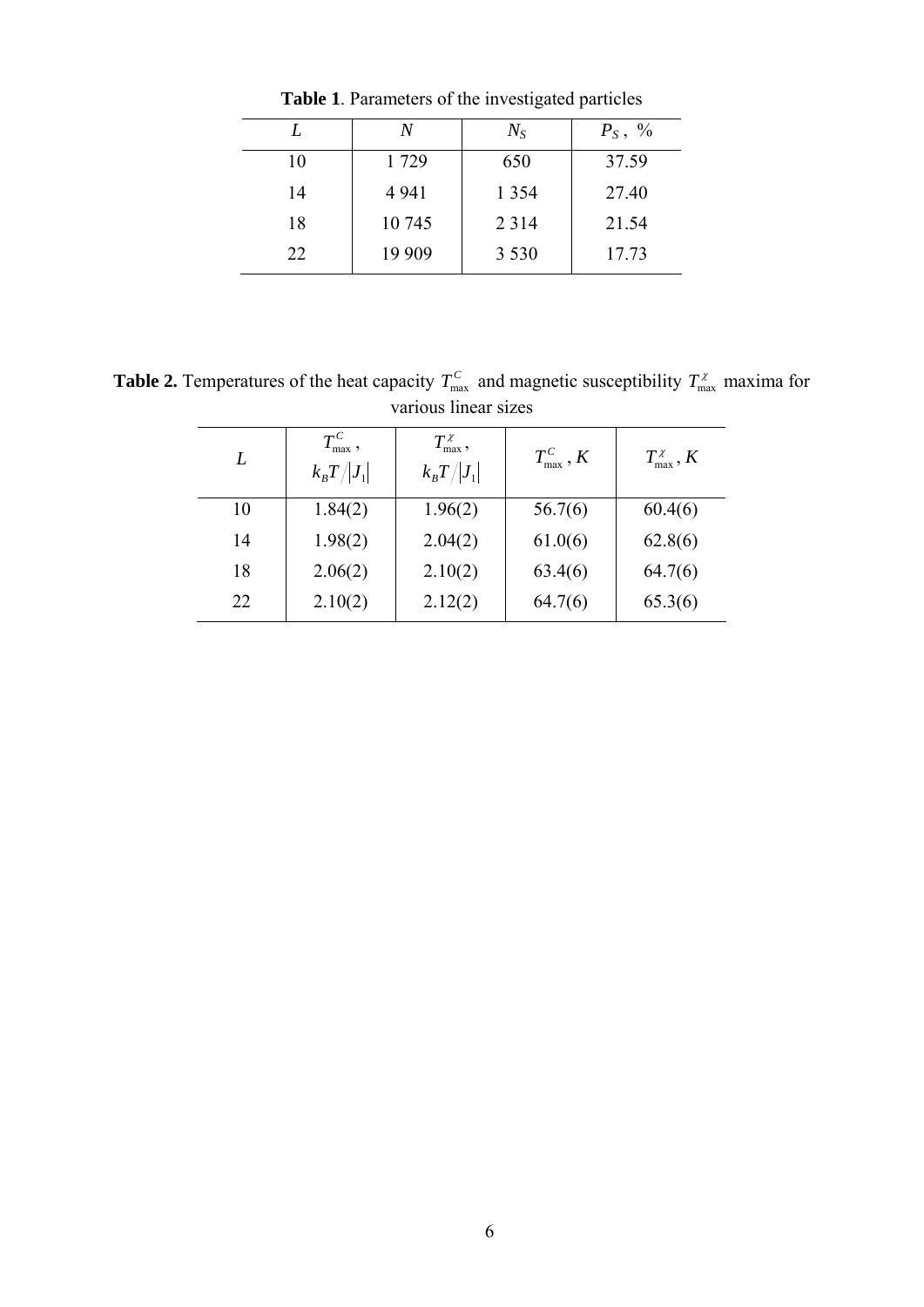

Fig. 1. Schematic view of the magnetic Mn ions in the MnF<sub>2</sub> lattice.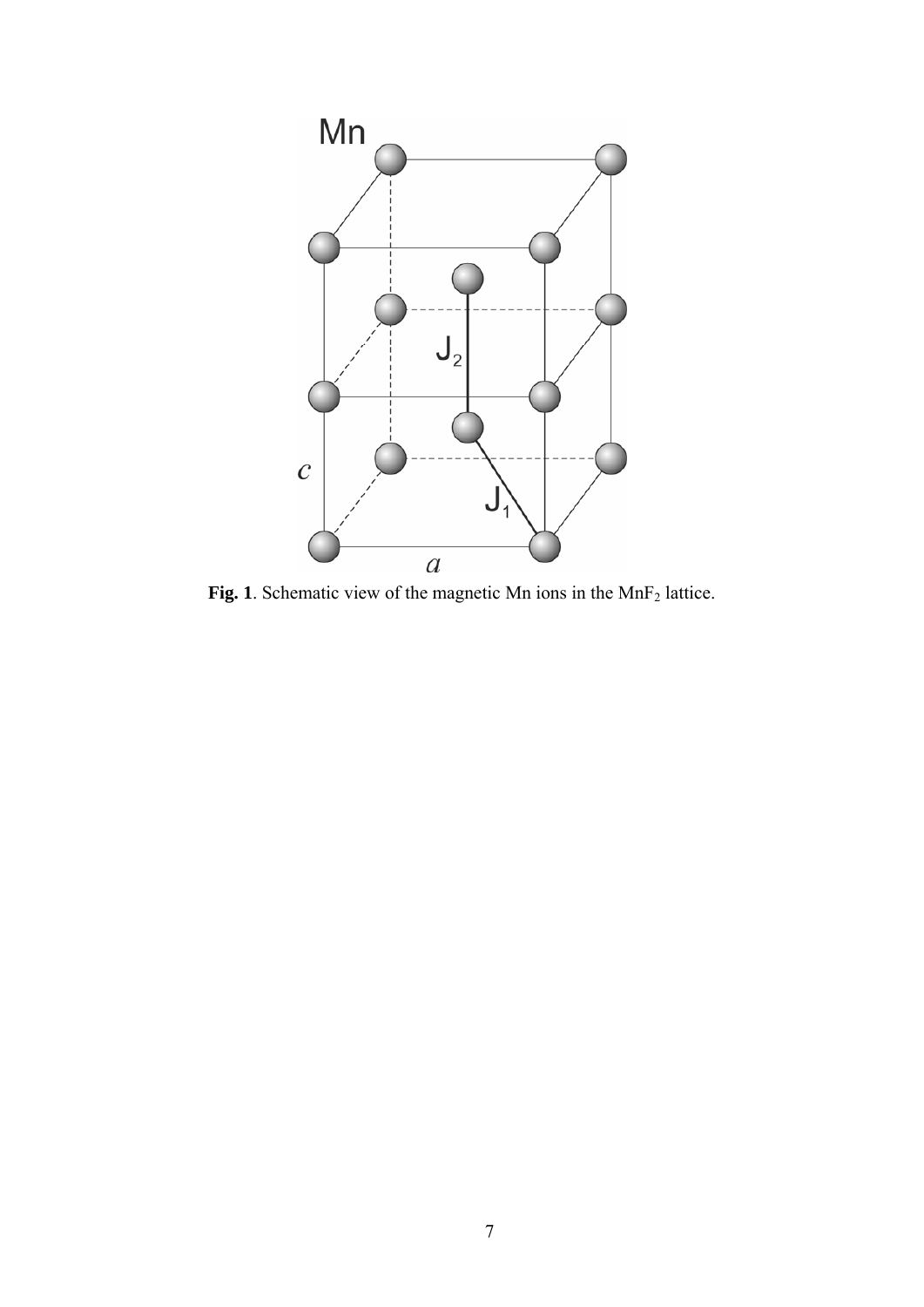

**Fig. 2**. Temperature dependence of the magnitude of the antiferromagnetism vector *M* (order parameter) for parti cles with various linear sizes *L*.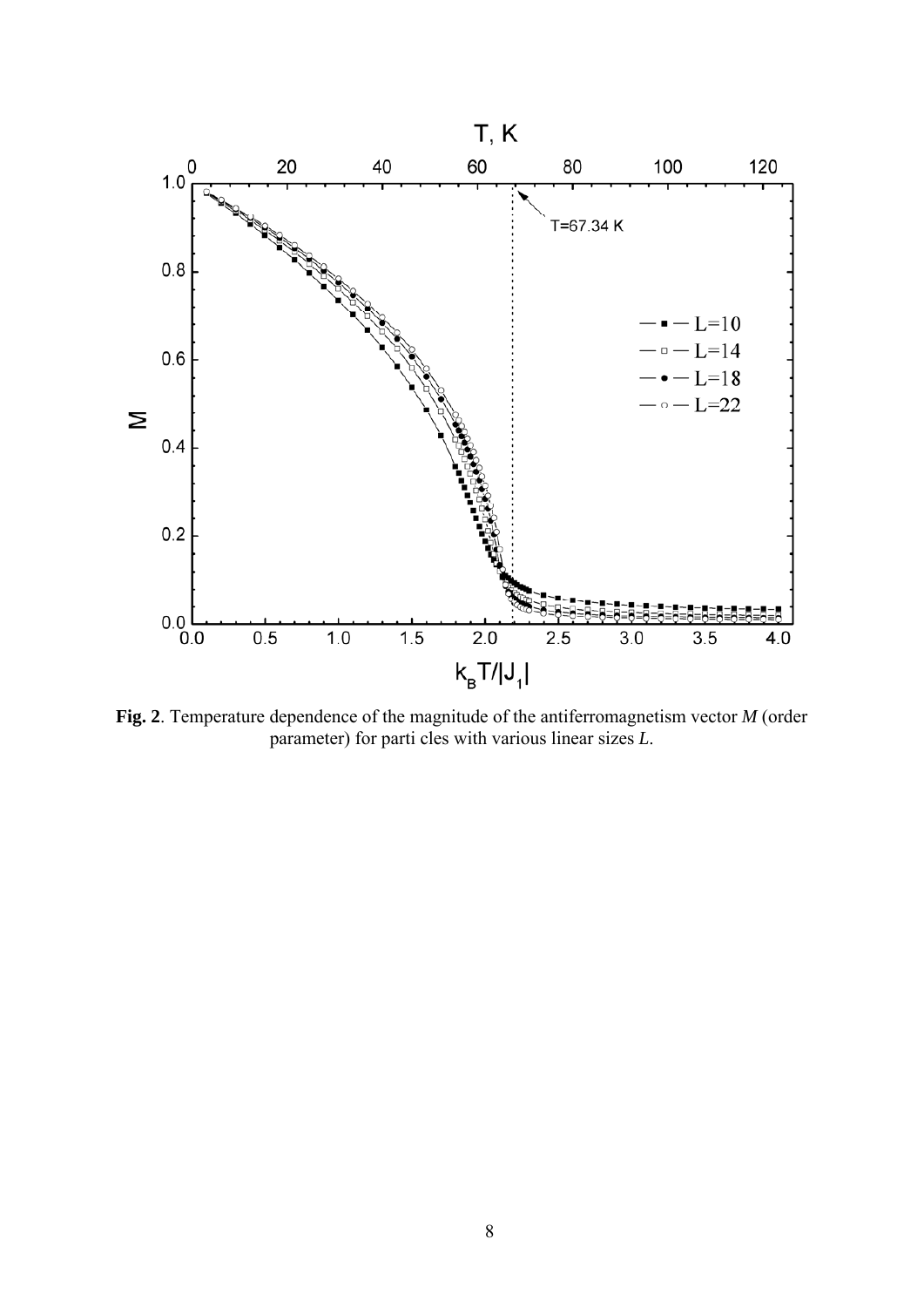

**Fig. 3.** Temperature dependence of heat capacity *C* for particles with various linear sizes *L*.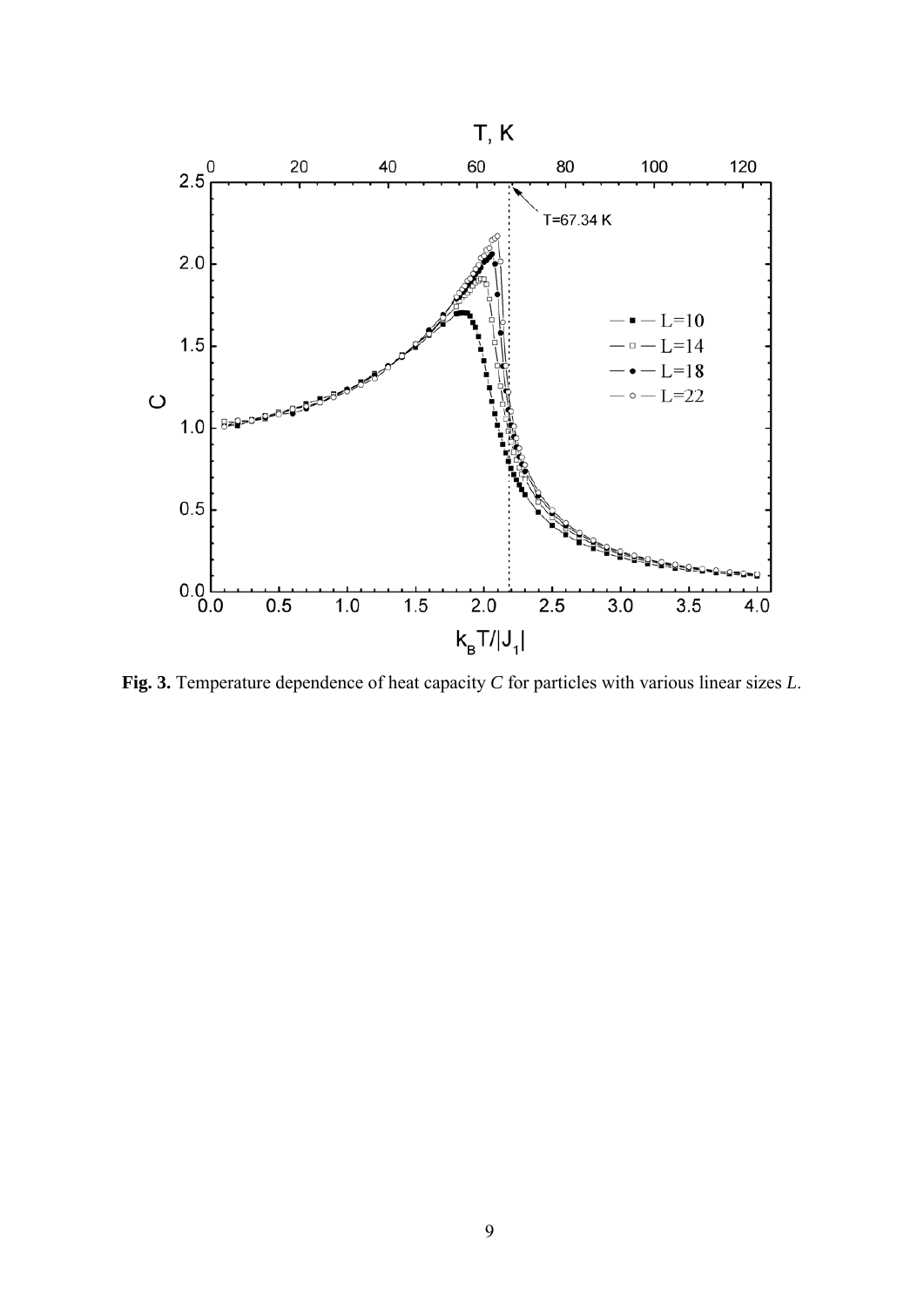

**Fig. 4.** Temperature dependence of magnetic susceptibility  $\chi$  for particles with various linear sizes *L*.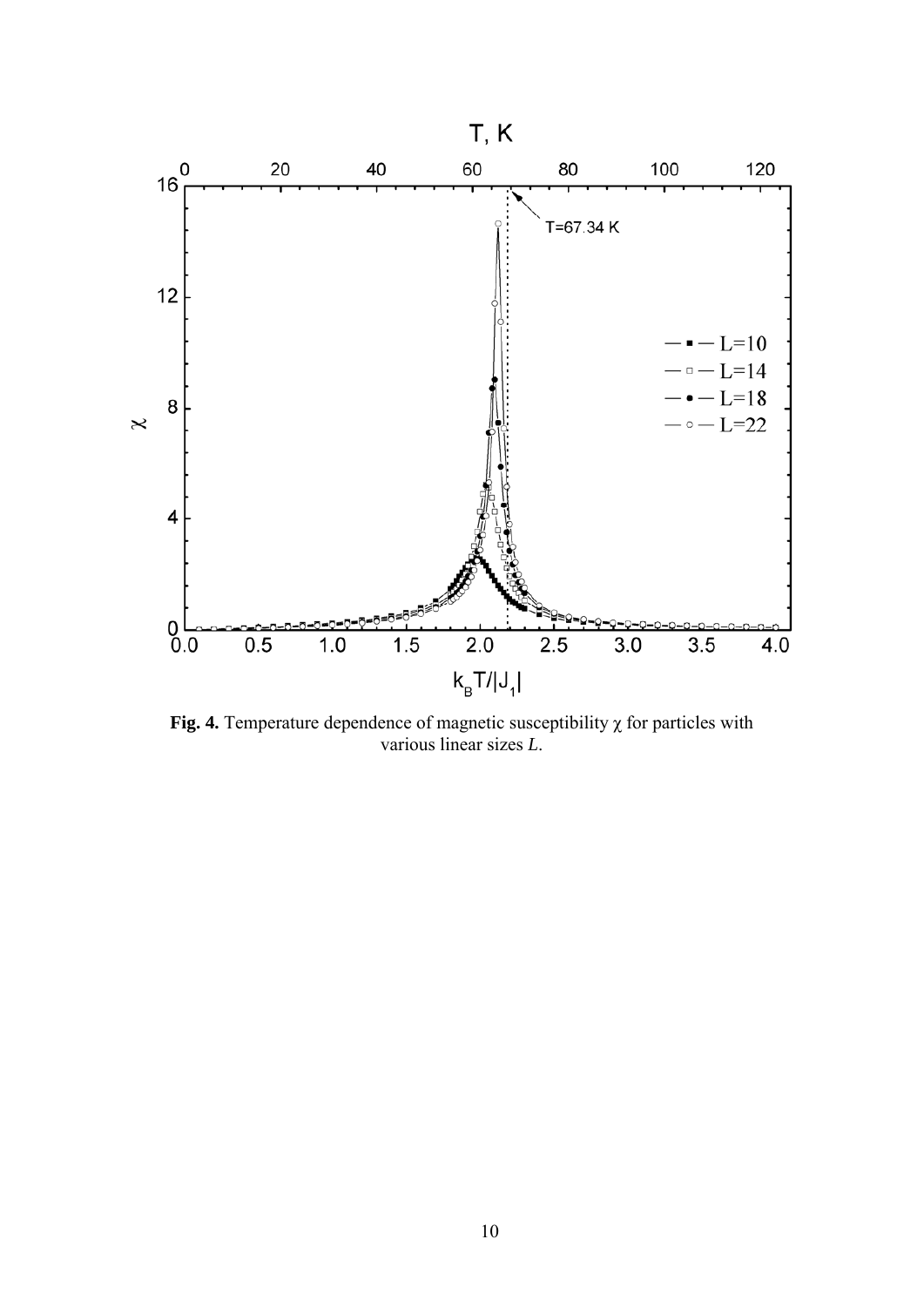

**Fig. 5.** Temperature dependence of the angle θ between the direction of the sublattice magnetization vectors and the *z* axis for particles with the linear sizes  $L = 14$  (the filled and open circles are for sublattices 1 and 2, respectively) and 22 (the filled and open triangles are for sublattices 1 and 2, respectively).